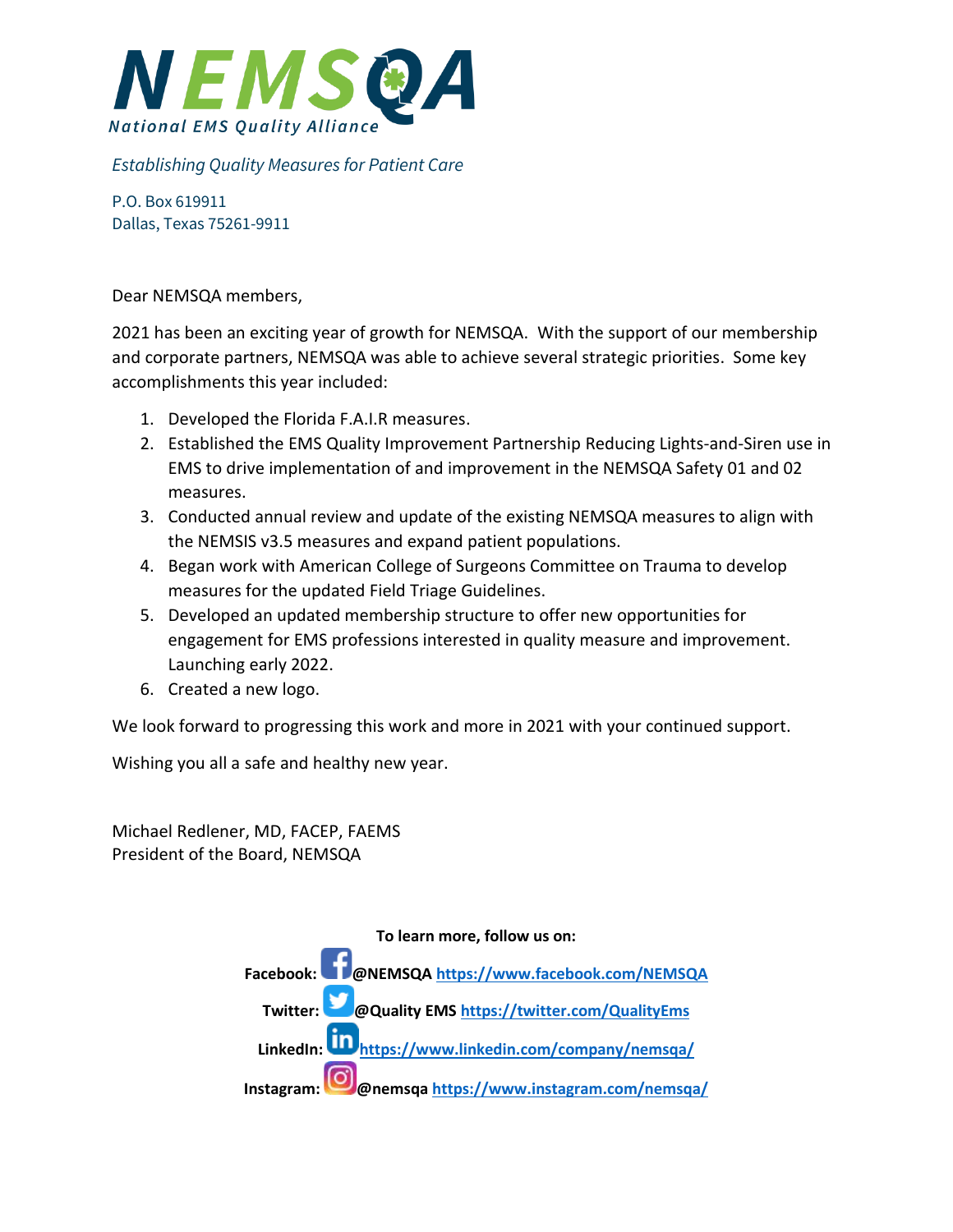

# **NEMSQA Highlights**

### **F.A.I.R Project Update**

The FAIR project has continued to work through testing results. In January, the Florida Steering Committee will meet to review the results of public comment and testing.

## **American College of Surgeons Trauma Field Triage Guidelines Measures**

NEMSQA is working with the American College of Surgeons (ACS) to develop measures in alignment with the updated Field Triage Guidelines. The measure recommendations were submitted to ACS for final determination of the measures to move forward to full specification development. Once the measures are chosen, NEMSQA will convene the Technical Expert Panel to complete measure specification. Special thanks to Dr. Peter Fischer, the ACS Committee on Trauma representative to NEMSQA, for identifying and facilitating this exemplary partnership and collaboration.

### **EMS Quality Improvement Partnership: Reducing Lights-and-Siren Use in EMS**

As was reported in the last update, NEMSQA, in collaboration with National Association EMS Physicians, NHTSA Office of EMS, The Center for Patient Safety and International Academies of Emergency Dispatch, is leading a national EMS Quality Improvement Partnership to put the National EMS Quality Alliance Measures to work. This project will focus on national improvement in the NEMSQA Safety-01 and 02 measures on use of lights-and-siren during transport and response with 50 EMS systems and agencies.

In November, enrollment for the collaborative was launched with over 100 EMS systems and agencies expressing interest. On December 16<sup>th</sup>, NEMSQA hosted a webinar for enrolled and interested agencies to provide an overview of the collaborative and the expectations and requirements of participation. The first 50 agencies that completed the initial enrollment survey were invited to participate and all other interested agencies were put on a waiting list. The collaborative will launch in 2022 with the first learning session in February. We look forward to your support as we support implementation of the NEMSQA EMS measures and sharing more updates as the project progresses.